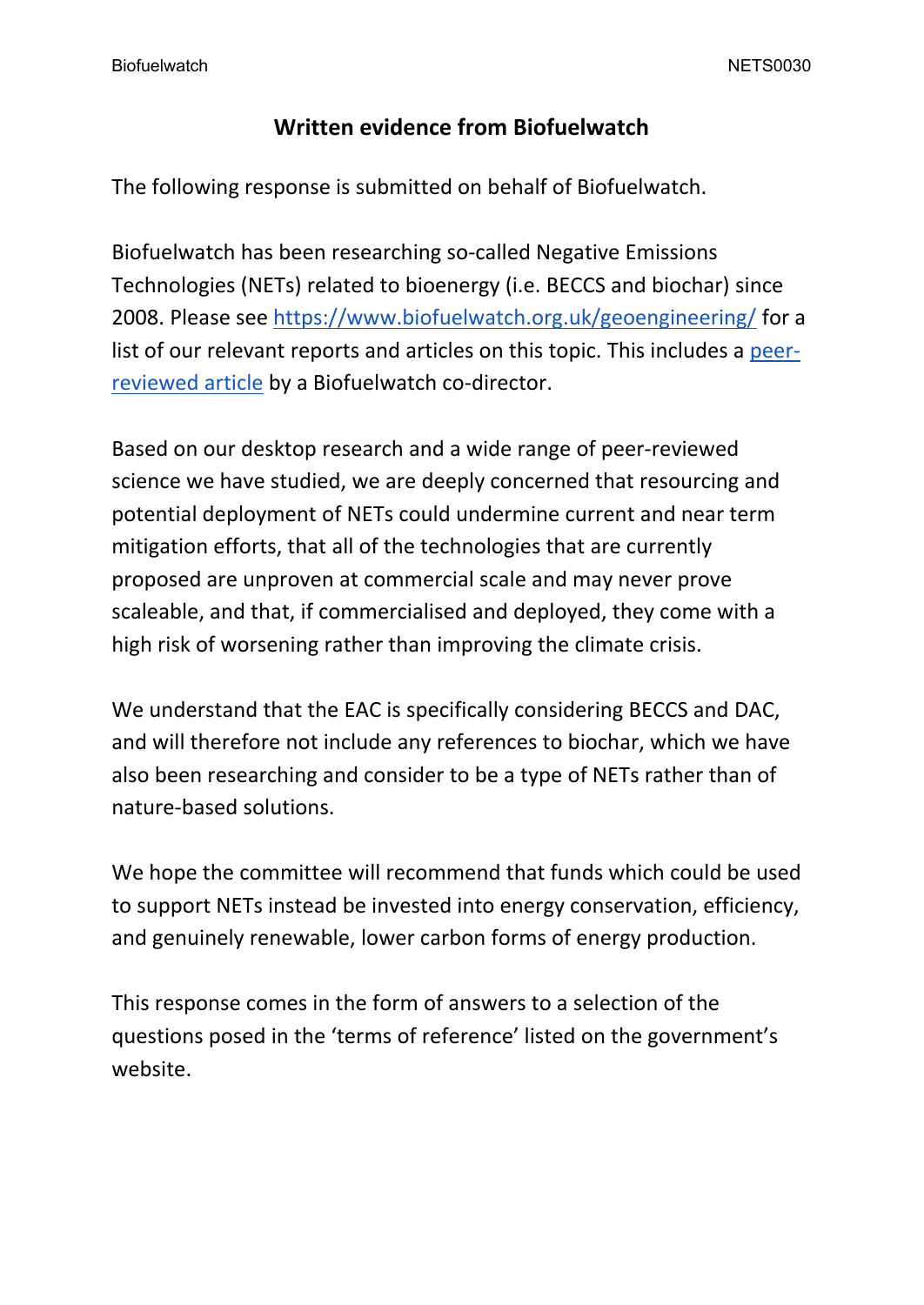We appreciate the opportunity to submit these comments and welcome requests for further information and to give further evidence to the EAC inquiry.

## **At what technological stage are current NETs, and what is the likely timeframe that will allow NETs to be operational at scale in the UK?**

#### BECCS:

The only scenario involving carbon capture linked to bioenergy production is CO2 capture from ethanol fermentation. CO2 is a byproduct of fermentation which can be captured at relatively low cost from what is a virtually pure CO2-stream. The world's only operational "BECCS" project involves an ethanol refinery in Illinois, US. However, the amount of C[O2](https://www.carbonbrief.org/analysis-negative-emissions-tested-worlds-first-major-beccs-facility) [emitted](https://www.carbonbrief.org/analysis-negative-emissions-tested-worlds-first-major-beccs-facility) [from](https://www.carbonbrief.org/analysis-negative-emissions-tested-worlds-first-major-beccs-facility) [fossil](https://www.carbonbrief.org/analysis-negative-emissions-tested-worlds-first-major-beccs-facility) [fuel](https://www.carbonbrief.org/analysis-negative-emissions-tested-worlds-first-major-beccs-facility) [burning](https://www.carbonbrief.org/analysis-negative-emissions-tested-worlds-first-major-beccs-facility) [to](https://www.carbonbrief.org/analysis-negative-emissions-tested-worlds-first-major-beccs-facility) [power](https://www.carbonbrief.org/analysis-negative-emissions-tested-worlds-first-major-beccs-facility) [the](https://www.carbonbrief.org/analysis-negative-emissions-tested-worlds-first-major-beccs-facility) [refinery](https://www.carbonbrief.org/analysis-negative-emissions-tested-worlds-first-major-beccs-facility) [exceeds](https://www.carbonbrief.org/analysis-negative-emissions-tested-worlds-first-major-beccs-facility) [the](https://www.carbonbrief.org/analysis-negative-emissions-tested-worlds-first-major-beccs-facility) [amount](https://www.carbonbrief.org/analysis-negative-emissions-tested-worlds-first-major-beccs-facility) [of](https://www.carbonbrief.org/analysis-negative-emissions-tested-worlds-first-major-beccs-facility) [CO2](https://www.carbonbrief.org/analysis-negative-emissions-tested-worlds-first-major-beccs-facility) [captured](https://www.carbonbrief.org/analysis-negative-emissions-tested-worlds-first-major-beccs-facility) on an annual basis. Clearly, this process cannot be considered "carbon negative".

One company, Toshiba, announced the commissioning of a [biomass](https://www.toshiba-energy.com/en/info/info2020_1031.htm) [demonstration](https://www.toshiba-energy.com/en/info/info2020_1031.htm) [plant](https://www.toshiba-energy.com/en/info/info2020_1031.htm) [with](https://www.toshiba-energy.com/en/info/info2020_1031.htm) [carbon](https://www.toshiba-energy.com/en/info/info2020_1031.htm) [capture](https://www.toshiba-energy.com/en/info/info2020_1031.htm) in October 2020. Their Mikawa power plant, based in Japan, burns palm kernel residues from Southeast Asia. No further information about the project has been published. We emailed the subsidiary company operating the Mikawa plant on 8th October 2021 asking for information about how much CO2 has been captured, but have received no reply. We would therefore caution the EAC against assuming that this plant is successfully operating with carbon capture.

No other carbon capture project involving biomass combustion has been undertaken so far, with the exception of very small-scale product testing of solvent technologies.

In 2019, Drax commenced such a product-testing [trial](https://www.power-technology.com/features/draxs-carbon-capture/) [with](https://www.power-technology.com/features/draxs-carbon-capture/) [the](https://www.power-technology.com/features/draxs-carbon-capture/) [startup](https://www.power-technology.com/features/draxs-carbon-capture/) [company](https://www.power-technology.com/features/draxs-carbon-capture/) [C-Capture.](https://www.power-technology.com/features/draxs-carbon-capture/) [Drax's](https://www.biofuelwatch.org.uk/2021/drax-beccs-response/) [response](https://www.biofuelwatch.org.uk/2021/drax-beccs-response/) [to](https://www.biofuelwatch.org.uk/2021/drax-beccs-response/) [a](https://www.biofuelwatch.org.uk/2021/drax-beccs-response/) [written](https://www.biofuelwatch.org.uk/2021/drax-beccs-response/) [question](https://www.biofuelwatch.org.uk/2021/drax-beccs-response/) implies that the trial, which involved capturing 1 tonnes of CO2 per day (with Drax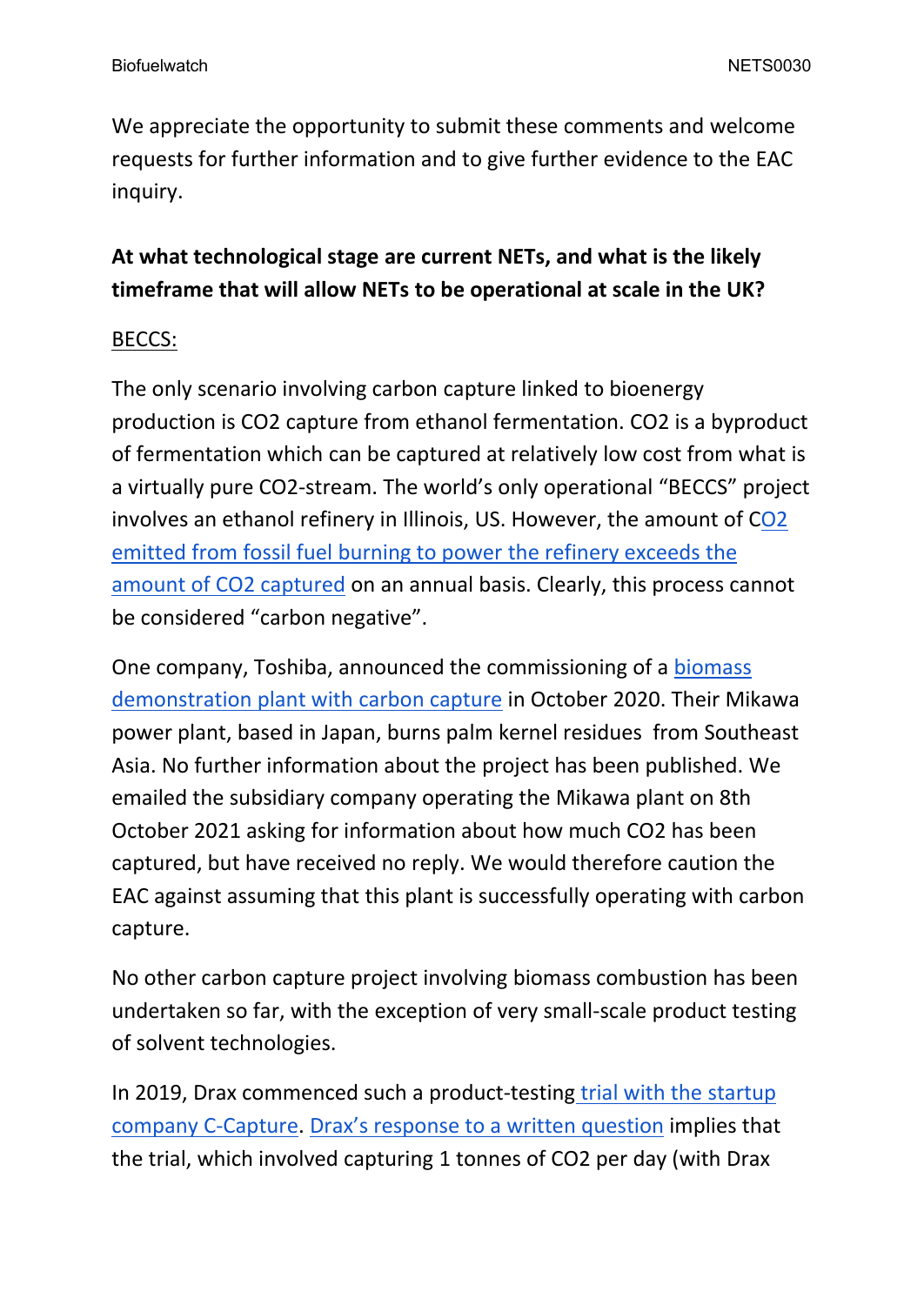emitting 13m tonnes of CO2 annually from biomass combustion), was not a success. In June 2020, Drax agreed to a similar albeit smaller (300 kg CO2 per day) [trial](https://theenergyst.com/drax-to-trial-mitsubishis-biomass-with-carbon-capture-tech/) [with](https://theenergyst.com/drax-to-trial-mitsubishis-biomass-with-carbon-capture-tech/) [Mitsubishi](https://theenergyst.com/drax-to-trial-mitsubishis-biomass-with-carbon-capture-tech/) [Heavy](https://theenergyst.com/drax-to-trial-mitsubishis-biomass-with-carbon-capture-tech/) [Industries](https://theenergyst.com/drax-to-trial-mitsubishis-biomass-with-carbon-capture-tech/) (MHI in June 2020 involving two different amine solvents, [one](https://www.mhi.com/news/200624.html) [of](https://www.mhi.com/news/200624.html) [which](https://www.mhi.com/news/200624.html) [had](https://www.mhi.com/news/200624.html) [previously](https://www.mhi.com/news/200624.html) [been](https://www.mhi.com/news/200624.html) [used](https://www.mhi.com/news/200624.html) [at](https://www.mhi.com/news/200624.html) [the](https://www.mhi.com/news/200624.html) [Petra](https://www.mhi.com/news/200624.html) [Nova](https://www.mhi.com/news/200624.html) [coal](https://www.mhi.com/news/200624.html) [CCS](https://www.mhi.com/news/200624.html) [project](https://www.mhi.com/news/200624.html) [in](https://www.mhi.com/news/200624.html) [Texas](https://www.mhi.com/news/200624.html). That Petra Nova plant was mothballed in 2020, having captured far less CO2 than predicted, and [serious](https://ieefa.org/wp-content/uploads/2020/08/Petra-Nova-Mothballing-Post-Mortem_August-2020.pdf) [questions](https://ieefa.org/wp-content/uploads/2020/08/Petra-Nova-Mothballing-Post-Mortem_August-2020.pdf) [raised](https://ieefa.org/wp-content/uploads/2020/08/Petra-Nova-Mothballing-Post-Mortem_August-2020.pdf) [a](https://ieefa.org/wp-content/uploads/2020/08/Petra-Nova-Mothballing-Post-Mortem_August-2020.pdf)bout the cost and success of the carbon capture technology.

The Drax-MHI partnership is now proposing the use of an entirely [novel](https://www.mhi.com/news/210610.html) [type](https://www.mhi.com/news/210610.html) [of](https://www.mhi.com/news/210610.html) [amine](https://www.mhi.com/news/210610.html) [solvent](https://www.mhi.com/news/210610.html) [never](https://www.mhi.com/news/210610.html) [demonstrated](https://www.mhi.com/news/210610.html) [at](https://www.mhi.com/news/210610.html) [scale](https://www.mhi.com/news/210610.html) anywhere. Detailed results of the latest trial have not so far been published. At a consultation in March 2021, Drax admitted in [written](https://www.biofuelwatch.org.uk/2021/drax-beccs-response/) [statements](https://www.biofuelwatch.org.uk/2021/drax-beccs-response/) that its BECCS assumptions for energy are not based on trials, or indeed any real-world evidence at all.

It is widely accepted that technology development follows a "technology readiness levels" pathway. On a [scale](https://www.cloudwatchhub.eu/exploitation/brief-refresher-technology-readiness-levels-trl) [of](https://www.cloudwatchhub.eu/exploitation/brief-refresher-technology-readiness-levels-trl) [1-9,](https://www.cloudwatchhub.eu/exploitation/brief-refresher-technology-readiness-levels-trl) the Drax-MHI partnership has at best reached level 5 (large-scale prototype). The idea that a worldfirst project such as this could bypass levels 6-8 entirely and succeed at level 9 (full commercial application) right away, as proposed by Drax, seems far-fetched to us.

All of the CO2 captured by Drax so far has been released into the atmosphere.

Please also note that, worldwide, there is only one commercial-scale CCS project involving combustion of a solid fuel (coal): the [Boundary](https://ieefa.org/ieefa-saskpower-hits-carbon-capture-goals-at-boundary-dam-3-more-than-two-years-late/) [Dam](https://ieefa.org/ieefa-saskpower-hits-carbon-capture-goals-at-boundary-dam-3-more-than-two-years-late/) [Power](https://ieefa.org/ieefa-saskpower-hits-carbon-capture-goals-at-boundary-dam-3-more-than-two-years-late/) [Station,](https://ieefa.org/ieefa-saskpower-hits-carbon-capture-goals-at-boundary-dam-3-more-than-two-years-late/) owned by SaskPower, in Saskatchewan, Canada. That plant has fallen well [short](http://ieefa.org/wp-content/uploads/2021/04/Boundary-Dam-3-Coal-Plant-Achieves-CO2-Capture-Goal-Two-Years-Late_April-2021.pdf) [of](http://ieefa.org/wp-content/uploads/2021/04/Boundary-Dam-3-Coal-Plant-Achieves-CO2-Capture-Goal-Two-Years-Late_April-2021.pdf) [its](http://ieefa.org/wp-content/uploads/2021/04/Boundary-Dam-3-Coal-Plant-Achieves-CO2-Capture-Goal-Two-Years-Late_April-2021.pdf) [carbon](http://ieefa.org/wp-content/uploads/2021/04/Boundary-Dam-3-Coal-Plant-Achieves-CO2-Capture-Goal-Two-Years-Late_April-2021.pdf) [capture](http://ieefa.org/wp-content/uploads/2021/04/Boundary-Dam-3-Coal-Plant-Achieves-CO2-Capture-Goal-Two-Years-Late_April-2021.pdf) [target.](http://ieefa.org/wp-content/uploads/2021/04/Boundary-Dam-3-Coal-Plant-Achieves-CO2-Capture-Goal-Two-Years-Late_April-2021.pdf)

### DAC:

As of November 2020 the largest of the handful of facilities implementing direct air capture was [only](https://theecologist.org/2020/nov/13/carbon-dioxide-removal-sucks) [capturing](https://theecologist.org/2020/nov/13/carbon-dioxide-removal-sucks) [around](https://theecologist.org/2020/nov/13/carbon-dioxide-removal-sucks) [4000](https://theecologist.org/2020/nov/13/carbon-dioxide-removal-sucks) [tonnes](https://theecologist.org/2020/nov/13/carbon-dioxide-removal-sucks) [of](https://theecologist.org/2020/nov/13/carbon-dioxide-removal-sucks) [CO2](https://theecologist.org/2020/nov/13/carbon-dioxide-removal-sucks) per year. A major barrier is the high energy requirement for capturing CO2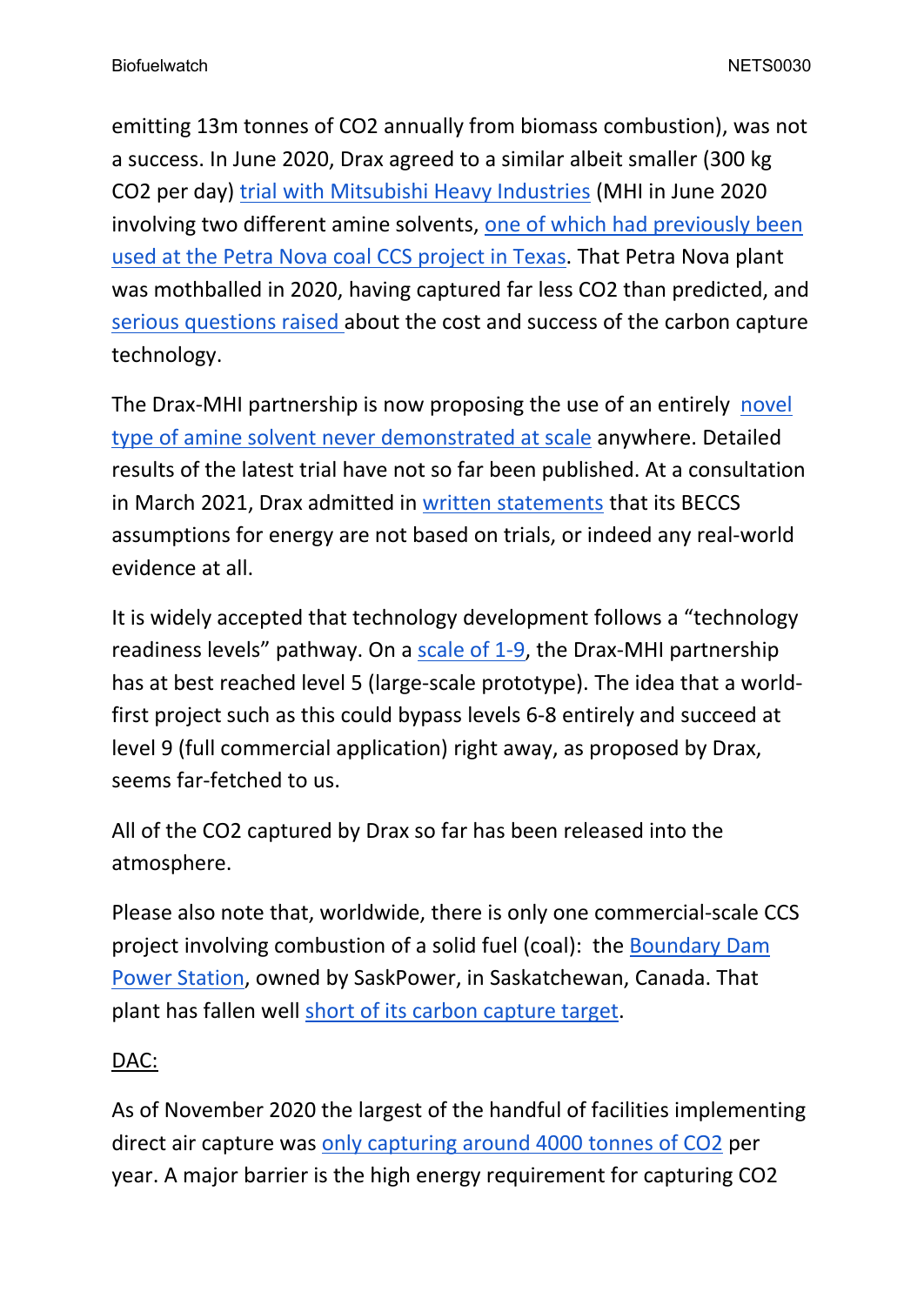from the air. According to a [2020](https://link.springer.com/article/10.1007/s41247-020-00080-5#Sec7) [peer-reviewed](https://link.springer.com/article/10.1007/s41247-020-00080-5#Sec7) [study,](https://link.springer.com/article/10.1007/s41247-020-00080-5#Sec7) removing 1 billion tonnes of CO2 would require the equivalent of all total electricity generation in the USA (based on 2017 figures), a figure which excludes downstream life-cycle energy requirements. According to the same study, transporting that amount of  $CO<sub>2</sub>$  would require a larger pipeline infrastructure than all global oil handling infrastructure.

# **What are the trade-offs between availability of land and availability of sustainable biomass to make NETs a viable option in and beyond the UK?**

We believe that the main issues here relate to the impacts which potential land-conversions to grow biomass feedstock for future BECCS plants, as well as further logging of forests for such plants would have on the climate, on biodiversity, on food security, on freshwater and soils and - in the case of imported biomass - on land rights and human rights. Those are discussed below in response to the question on economic and social impacts.

Carbon capture and compression requires significant amounts of energy, especially in the case of post-combustion carbon capture and carbon capture with oxyfuel combustion (the latter requiring a lot of energy for purification of oxygen). The only low-energy BECCS pathway that currently exists is CO2 capture from ethanol fermentation which has a very limited potential (see above). This means that large-scale BECCS will inevitably require more biomass to be burned for the same amount of energy output. How large this 'energy penalty' is remains unknown because no real-world data exists.

The authors of a 2013 study calculated that a global BECCS programme aimed at sequestering one billion tonnes of carbon annually would require a minimum of [200](https://link.springer.com/content/pdf/10.1007%2Fs10584-012-0682-3.pdf) [million](https://link.springer.com/content/pdf/10.1007%2Fs10584-012-0682-3.pdf) [hectares](https://link.springer.com/content/pdf/10.1007%2Fs10584-012-0682-3.pdf) of land if the feedstock was switchgrass. By comparison, global annual carbon emissions from fossil fuel burning and cement production are 9.9 billion tonnes, hence, land-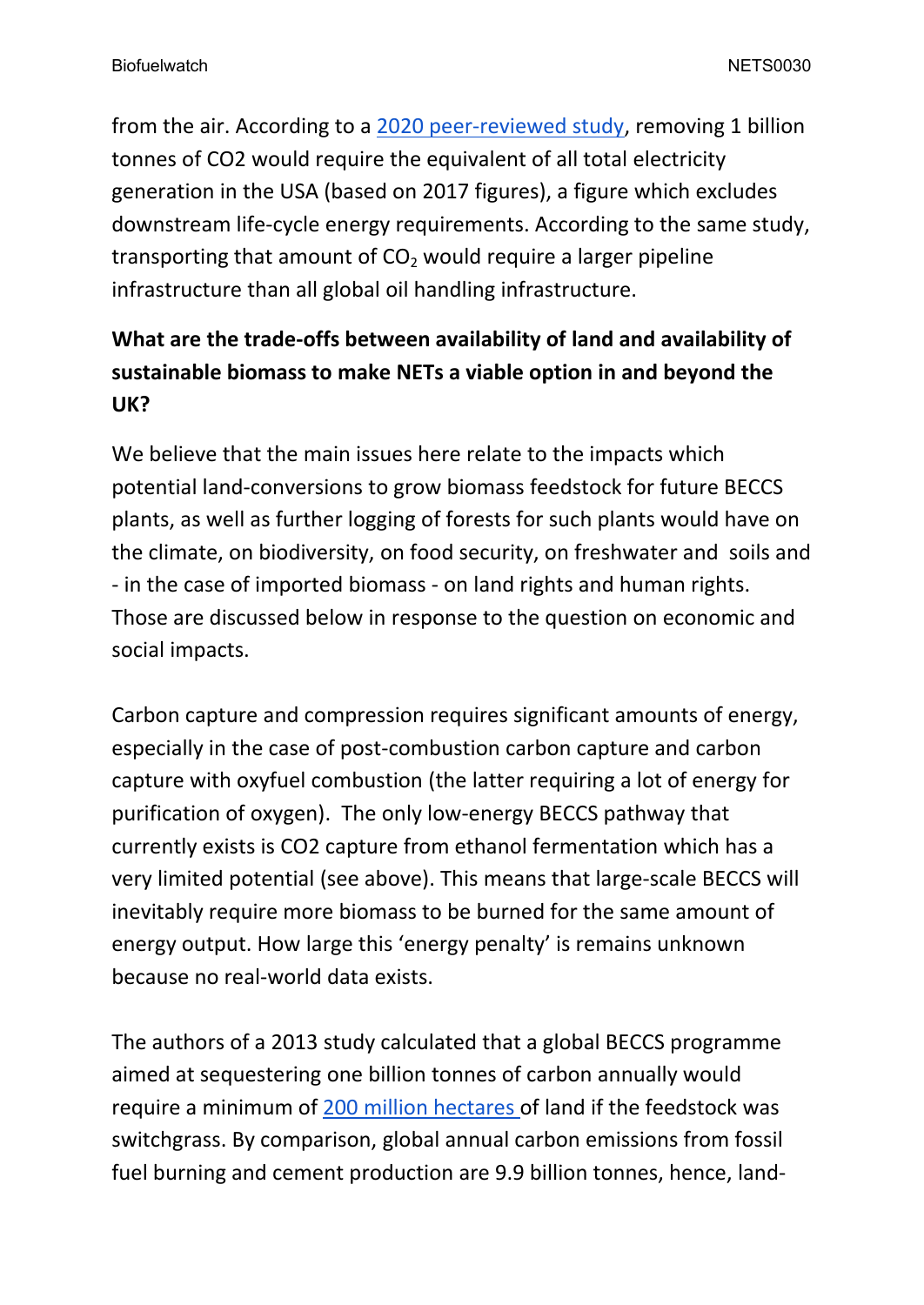conversion on such a large scale would have a very limited impact on reducing annual emissions even assuming zero life-cycle emissions associated with BECCS. Authors of a [2018](https://www.nature.com/articles/s41467-018-05340-z#Tab1) [peer-reviewed](https://www.nature.com/articles/s41467-018-05340-z#Tab1) [study](https://www.nature.com/articles/s41467-018-05340-z#Tab1) modelled the land area required for BECCS and found that more than 550m hectares of land would be needed for a 1.5oC pathway modelled by the IPCC that relies heavily on BECCS. By comparison, the entire land area of India is less than 330m hectares. And according to a [2018](https://www.cslforum.org/cslf/sites/default/files/documents/Publications/BECCS_Task_Force_Report_2018-04-04.pdf) [report](https://www.cslforum.org/cslf/sites/default/files/documents/Publications/BECCS_Task_Force_Report_2018-04-04.pdf) [by](https://www.cslforum.org/cslf/sites/default/files/documents/Publications/BECCS_Task_Force_Report_2018-04-04.pdf) [the](https://www.cslforum.org/cslf/sites/default/files/documents/Publications/BECCS_Task_Force_Report_2018-04-04.pdf) [Carbon](https://www.cslforum.org/cslf/sites/default/files/documents/Publications/BECCS_Task_Force_Report_2018-04-04.pdf) [Sequestration](https://www.cslforum.org/cslf/sites/default/files/documents/Publications/BECCS_Task_Force_Report_2018-04-04.pdf) [Leadership](https://www.cslforum.org/cslf/sites/default/files/documents/Publications/BECCS_Task_Force_Report_2018-04-04.pdf) [Forum](https://www.cslforum.org/cslf/sites/default/files/documents/Publications/BECCS_Task_Force_Report_2018-04-04.pdf) [\(CSLF\)](https://www.cslforum.org/cslf/sites/default/files/documents/Publications/BECCS_Task_Force_Report_2018-04-04.pdf) [Technical](https://www.cslforum.org/cslf/sites/default/files/documents/Publications/BECCS_Task_Force_Report_2018-04-04.pdf) [Group,](https://www.cslforum.org/cslf/sites/default/files/documents/Publications/BECCS_Task_Force_Report_2018-04-04.pdf) capturing 3.3 billion tonnes of carbon a year with BECCS (still less than many different models foresee) would require between 430 and 580m hectares of land of bioenergy crops.

Clearly, therefore, any meaningful contribution of BECCS to climate policy requires large-scale land use change way beyond anything that has been undertaken for bioenergy production so far.

Looking at Drax, who have put forward the only concrete BECCS proposal in the UK, 97% of their feedstock consists of [imported](https://www.drax.com/wp-content/uploads/2021/03/Drax_AR2020.pdf) [wood](https://www.drax.com/wp-content/uploads/2021/03/Drax_AR2020.pdf) [pellets,](https://www.drax.com/wp-content/uploads/2021/03/Drax_AR2020.pdf) the majority from the Southeastern USA, the Baltic States and British Columbia. Drax power station i[s](http://biofuelwatch.org.uk/docs/DECC%20FoI%20EIR%2013-0340%20Q1%20Documents%20Drax%20etc%209May%202013.pdf) [not](http://biofuelwatch.org.uk/docs/DECC%20FoI%20EIR%2013-0340%20Q1%20Documents%20Drax%20etc%209May%202013.pdf) [capable](http://biofuelwatch.org.uk/docs/DECC%20FoI%20EIR%2013-0340%20Q1%20Documents%20Drax%20etc%209May%202013.pdf) of burning large quantities of biomass other than pellets from virgin wood from relatively slow growing trees. Drax currently burns the equivalent of around [138%](https://www.biofuelwatch.org.uk/axedrax-campaign/) [the](https://www.biofuelwatch.org.uk/axedrax-campaign/) [UK's](https://www.biofuelwatch.org.uk/axedrax-campaign/) [annual](https://www.biofuelwatch.org.uk/axedrax-campaign/) [wood](https://www.biofuelwatch.org.uk/axedrax-campaign/) [production,](https://www.biofuelwatch.org.uk/axedrax-campaign/) so Drax switching to domestic wood sourcing would be neither possible nor desirable in so far as it would result in all other users of wood to shift to importing wood instead.

We see that [Net](https://www.netzeroteesside.co.uk/) [Zero](https://www.netzeroteesside.co.uk/) [Teesside](https://www.netzeroteesside.co.uk/) [h](https://www.netzeroteesside.co.uk/)as mooted the idea of future carbon capture from the MGT Teesside biomass plant. That plant was to [supposed](https://www.lowcarboncontracts.uk/cfds/teesside-renewable-energy-project) [to](https://www.lowcarboncontracts.uk/cfds/teesside-renewable-energy-project) [have](https://www.lowcarboncontracts.uk/cfds/teesside-renewable-energy-project) [started](https://www.lowcarboncontracts.uk/cfds/teesside-renewable-energy-project) [operating](https://www.lowcarboncontracts.uk/cfds/teesside-renewable-energy-project) [by](https://www.lowcarboncontracts.uk/cfds/teesside-renewable-energy-project) [March](https://www.lowcarboncontracts.uk/cfds/teesside-renewable-energy-project) [2018,](https://www.lowcarboncontracts.uk/cfds/teesside-renewable-energy-project) but is still not generating any electricity. If it was to become operational in future, then it would also burn [pellets](https://energynews.us/2019/10/29/with-looming-loss-of-european-subsidy-wood-pellet-industry-faces-turning-point/) [from](https://energynews.us/2019/10/29/with-looming-loss-of-european-subsidy-wood-pellet-industry-faces-turning-point/) [North](https://energynews.us/2019/10/29/with-looming-loss-of-european-subsidy-wood-pellet-industry-faces-turning-point/) [America.](https://energynews.us/2019/10/29/with-looming-loss-of-european-subsidy-wood-pellet-industry-faces-turning-point/)

Domestic short-rotation coppicing (SRC) of poplar and willow as well as miscanthus have been proposed as a potential BECCS feedstock source.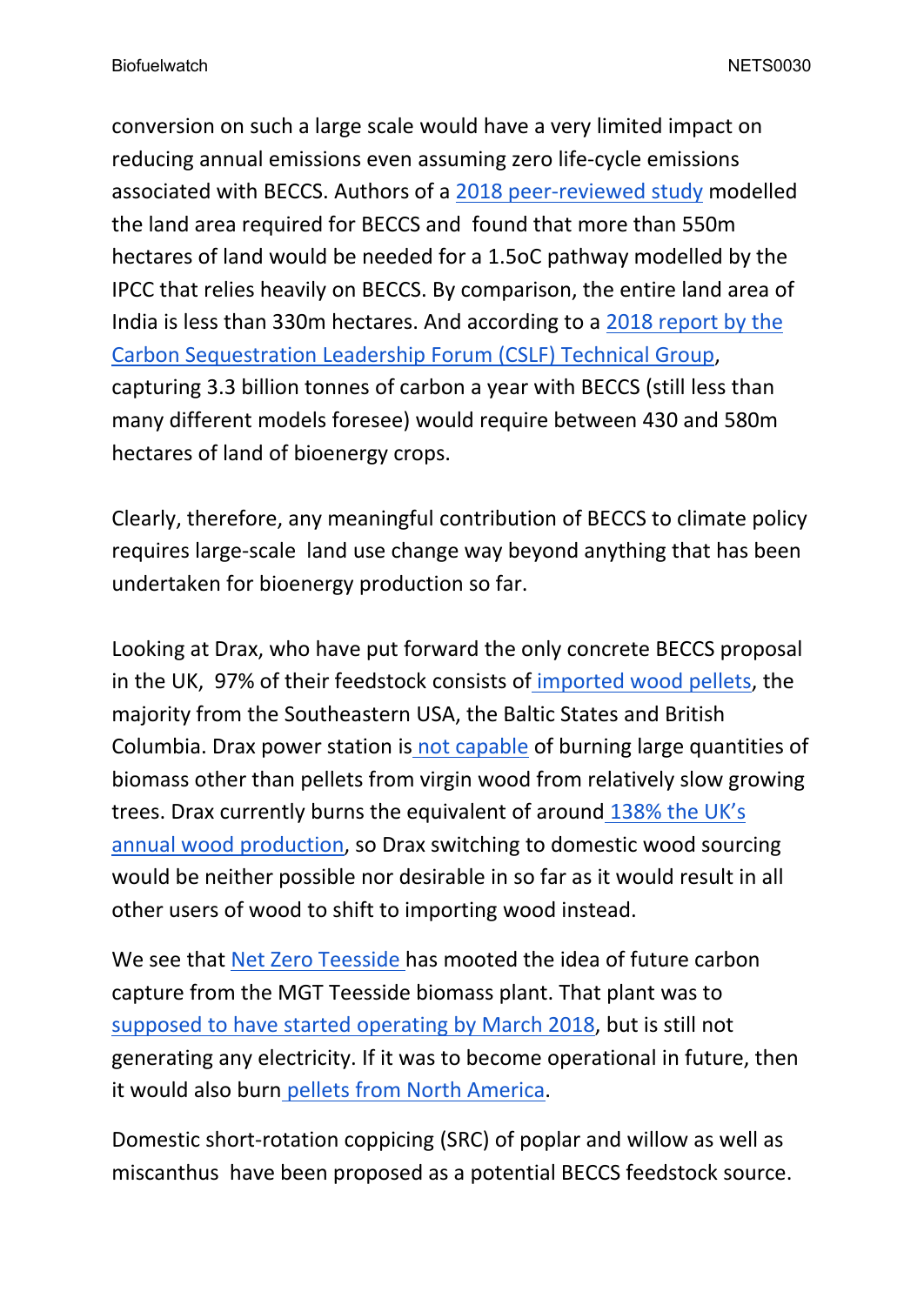Not only would this require significant land use change, but we do not consider it to be a realistic proposition: Despite significant subsidies, no large-scale SRC, miscanthus or switchgrass plantation areas have been successfully established anywhere in Europe or North America. In the UK, the [area](https://assets.publishing.service.gov.uk/government/uploads/system/uploads/attachment_data/file/943264/nonfood-statsnotice2019-10dec20v3.pdf) [under](https://assets.publishing.service.gov.uk/government/uploads/system/uploads/attachment_data/file/943264/nonfood-statsnotice2019-10dec20v3.pdf) [SRC](https://assets.publishing.service.gov.uk/government/uploads/system/uploads/attachment_data/file/943264/nonfood-statsnotice2019-10dec20v3.pdf) willow and poplar has fallen since 2014, while miscanthus is grown on just 8,171 hectares. A [2020](https://assets.publishing.service.gov.uk/government/uploads/system/uploads/attachment_data/file/943264/nonfood-statsnotice2019-10dec20v3.pdf) [Defra](https://assets.publishing.service.gov.uk/government/uploads/system/uploads/attachment_data/file/943264/nonfood-statsnotice2019-10dec20v3.pdf) [report](https://assets.publishing.service.gov.uk/government/uploads/system/uploads/attachment_data/file/943264/nonfood-statsnotice2019-10dec20v3.pdf) states that there are no official estimates of achieved yields of miscanthus nor of SRC feedstock in the UK, but that those appear to be highly viable, including according to annual weather as well as site conditions. This makes concrete and realistic land use projects impossible.

Experience from outside the UK also suggests significant obstacles to SRC and miscanthus production. For example, in Ireland, SRC and miscanthus have been heavily promoted, however take up has been negligible. A [major](https://www.agriland.ie/farming-news/would-spring-barley-growers-be-better-off-growing-willow/) [obstacle](https://www.agriland.ie/farming-news/would-spring-barley-growers-be-better-off-growing-willow/) [identified](https://www.agriland.ie/farming-news/would-spring-barley-growers-be-better-off-growing-willow/) [there](https://www.agriland.ie/farming-news/would-spring-barley-growers-be-better-off-growing-willow/) is the fact that, in the absence of subsidies, farmers growing SRC willow will not recover their initial expenses for a period of 10 years. With an initial grant of  $\epsilon$ 1,040/ha, it would still take 7 years for farmers to recoup their outlays.

## **What are the options for the storage of captured carbon, whether onshore or offshore?**

To our knowledge, all potential CO2 storage sites identified in the UK are offshore underneath the North Sea, namely in the Southern North Sea Bunter Sandstone formation . None of the infrastructure for transporting CO2 and injecting it into geological offshore locations has been built so far.

We are concerned about the potential safety risks posed by CO2 pipelines and storage, about which there has been virtually no public information and debate, even though CO2 is transported in supercritical liquid form, i.e. at far higher pressures than oil or gas. A [controlled](https://www.dnv.com/oilgas/laboratories-test-sites/dense-phase-spadeadam-video.html#) [rupture](https://www.dnv.com/oilgas/laboratories-test-sites/dense-phase-spadeadam-video.html#) [of](https://www.dnv.com/oilgas/laboratories-test-sites/dense-phase-spadeadam-video.html#) [a](https://www.dnv.com/oilgas/laboratories-test-sites/dense-phase-spadeadam-video.html#) [buried](https://www.dnv.com/oilgas/laboratories-test-sites/dense-phase-spadeadam-video.html#) [dense](https://www.dnv.com/oilgas/laboratories-test-sites/dense-phase-spadeadam-video.html#) [phase](https://www.dnv.com/oilgas/laboratories-test-sites/dense-phase-spadeadam-video.html#) [CO2](https://www.dnv.com/oilgas/laboratories-test-sites/dense-phase-spadeadam-video.html#) [pipeline](https://www.dnv.com/oilgas/laboratories-test-sites/dense-phase-spadeadam-video.html#) [by](https://www.dnv.com/oilgas/laboratories-test-sites/dense-phase-spadeadam-video.html#) [the](https://www.dnv.com/oilgas/laboratories-test-sites/dense-phase-spadeadam-video.html#) [DNV](https://www.dnv.com/oilgas/laboratories-test-sites/dense-phase-spadeadam-video.html#) [Spadeadam](https://www.dnv.com/oilgas/laboratories-test-sites/dense-phase-spadeadam-video.html#) [Research](https://www.dnv.com/oilgas/laboratories-test-sites/dense-phase-spadeadam-video.html#) [and](https://www.dnv.com/oilgas/laboratories-test-sites/dense-phase-spadeadam-video.html#) [Testing](https://www.dnv.com/oilgas/laboratories-test-sites/dense-phase-spadeadam-video.html#) [centre](https://www.dnv.com/oilgas/laboratories-test-sites/dense-phase-spadeadam-video.html#) illustrated how such a rupture would expose people adjacent to the rupture site to very high concentrations of CO2. At high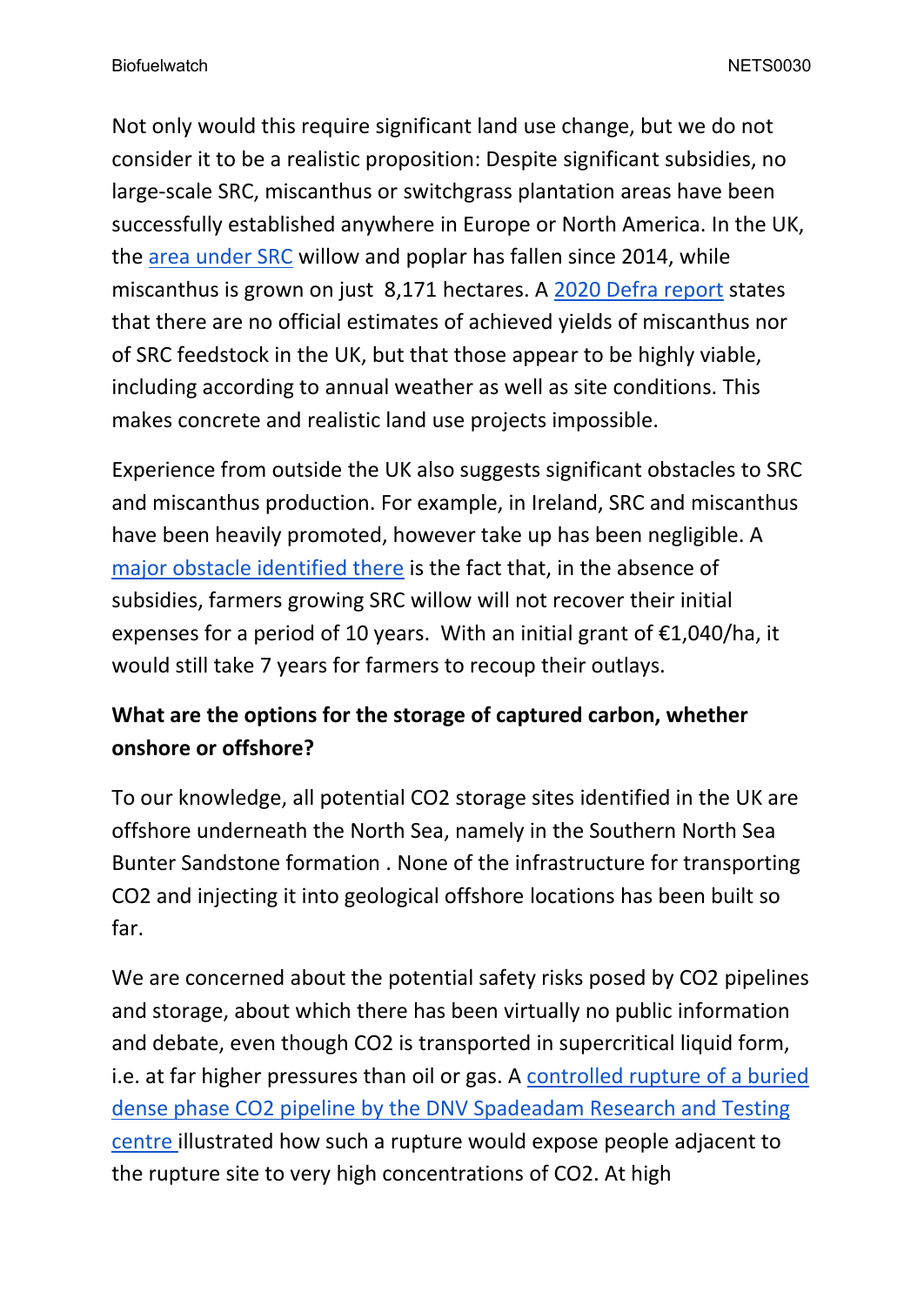concentrations, [CO2](https://www.ncbi.nlm.nih.gov/pmc/articles/PMC5380556/) [harms](https://www.ncbi.nlm.nih.gov/pmc/articles/PMC5380556/) [and](https://www.ncbi.nlm.nih.gov/pmc/articles/PMC5380556/) [even](https://www.ncbi.nlm.nih.gov/pmc/articles/PMC5380556/) [kills](https://www.ncbi.nlm.nih.gov/pmc/articles/PMC5380556/) [people](https://www.ncbi.nlm.nih.gov/pmc/articles/PMC5380556/) through intoxication and asphyxiation.

In February 2020 a CO2 pipeline ruptured in Satartia, Mississippi. [49](https://www.huffingtonpost.co.uk/entry/gassing-satartia-mississippi-co2-pipeline_n_60ddea9fe4b0ddef8b0ddc8f) [people](https://www.huffingtonpost.co.uk/entry/gassing-satartia-mississippi-co2-pipeline_n_60ddea9fe4b0ddef8b0ddc8f) [had](https://www.huffingtonpost.co.uk/entry/gassing-satartia-mississippi-co2-pipeline_n_60ddea9fe4b0ddef8b0ddc8f) [to](https://www.huffingtonpost.co.uk/entry/gassing-satartia-mississippi-co2-pipeline_n_60ddea9fe4b0ddef8b0ddc8f) [be](https://www.huffingtonpost.co.uk/entry/gassing-satartia-mississippi-co2-pipeline_n_60ddea9fe4b0ddef8b0ddc8f) [hospitalised](https://www.huffingtonpost.co.uk/entry/gassing-satartia-mississippi-co2-pipeline_n_60ddea9fe4b0ddef8b0ddc8f) and even months later residents of the town reported experiencing mental fogginess, lung dysfunction, chronic fatigue and stomach disorders. According to the County Emergency Management Agency director, lives were saved by the wind direction blowing the CO2 cloud away from where people were exposed.

Both the proposed "Low Carbon Humber Pipeline" and the "Net Zero Teesside" pipeline would pass underneath populated and in some places densely populated areas, yet to our knowledge health and safety risks associated with potential CO2 inhalation have not been assessed at all.

With regards to the proposal to store CO2 at the Endurance storage site offshore, we note, in 2016, the [Strategic](https://s3-eu-west-1.amazonaws.com/assets.eti.co.uk/legacyUploads/2016/04/D16-10113ETIS-WP6-Report-Publishable-Summary.pdf) [UK](https://s3-eu-west-1.amazonaws.com/assets.eti.co.uk/legacyUploads/2016/04/D16-10113ETIS-WP6-Report-Publishable-Summary.pdf) [CO2](https://s3-eu-west-1.amazonaws.com/assets.eti.co.uk/legacyUploads/2016/04/D16-10113ETIS-WP6-Report-Publishable-Summary.pdf) [Storage](https://s3-eu-west-1.amazonaws.com/assets.eti.co.uk/legacyUploads/2016/04/D16-10113ETIS-WP6-Report-Publishable-Summary.pdf) [Appraisal](https://s3-eu-west-1.amazonaws.com/assets.eti.co.uk/legacyUploads/2016/04/D16-10113ETIS-WP6-Report-Publishable-Summary.pdf) [Project](https://s3-eu-west-1.amazonaws.com/assets.eti.co.uk/legacyUploads/2016/04/D16-10113ETIS-WP6-Report-Publishable-Summary.pdf) [concluded](https://s3-eu-west-1.amazonaws.com/assets.eti.co.uk/legacyUploads/2016/04/D16-10113ETIS-WP6-Report-Publishable-Summary.pdf) that key information had not been published and that they could therefore not fully assess the suitability of this site. The most recent [consultation](https://eastcoastcluster.co.uk/wp-content/themes/nep/report.pdf) [report](https://eastcoastcluster.co.uk/wp-content/themes/nep/report.pdf) on the carbon storage project provides no evidence other than modelling with regards to offshore leakage risks and caprock integrity, and does not cite any actual trials having been conducted. This seems a poor basis for deciding whether to spend what would have to be many billions of pounds in public subsidies on a carbon storage project.

### **What other drawbacks for the environment and society would need to be overcome to make NETs operational?**

#### DAC:

As stated above, the main concern is the extremely high energy requirement of DAC, regardless of whether it involves sorbents or aqueous solutions containing amines. According to a [2016](https://core.ac.uk/download/pdf/77052341.pdf) [peer-reviewed](https://core.ac.uk/download/pdf/77052341.pdf) [study](https://core.ac.uk/download/pdf/77052341.pdf), capturing 1 billion tonnes of carbon through DAC would require 156 EJ of energy input. By comparison, wind, solar and tidal power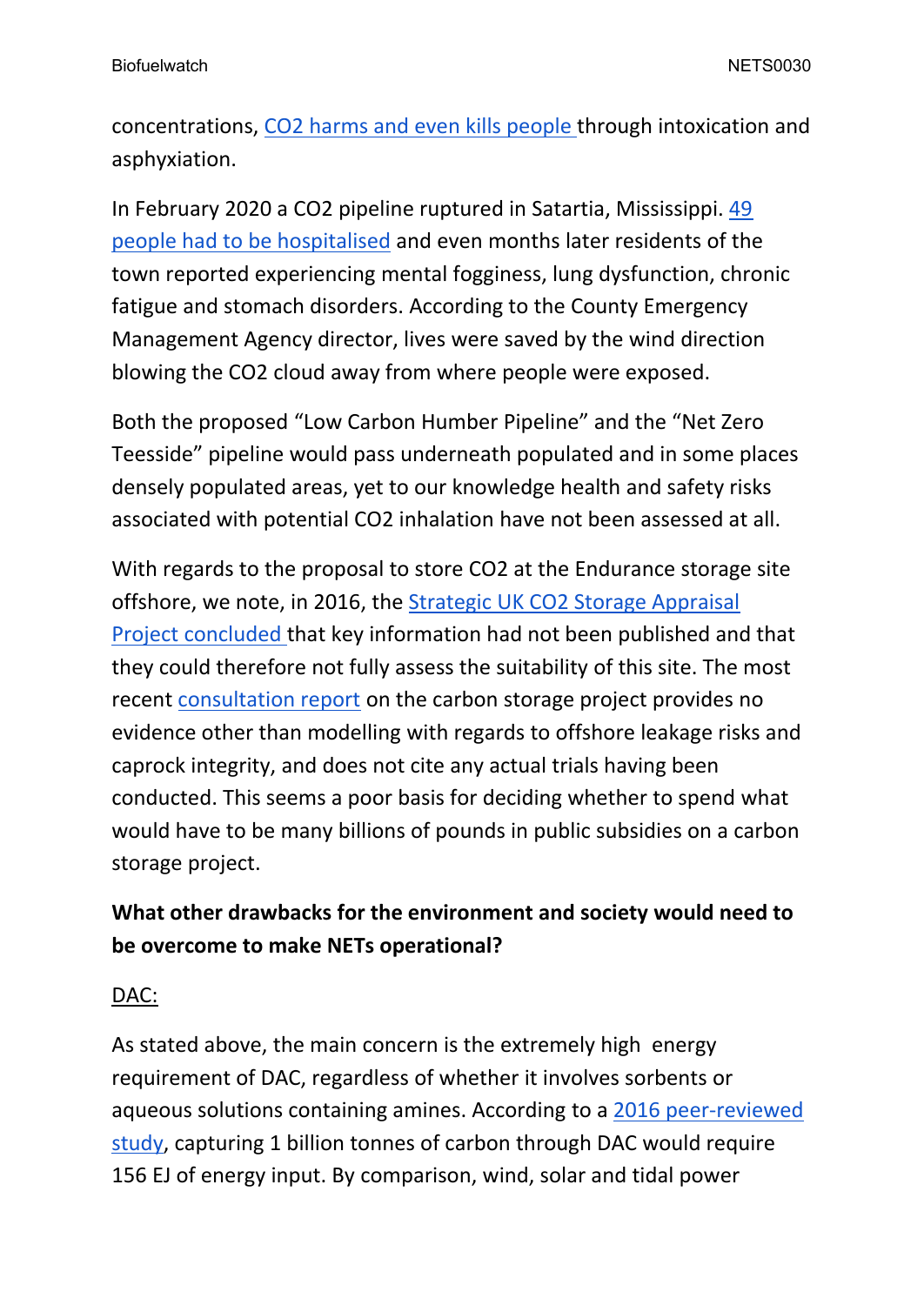together generate [just](https://www.iea.org/reports/renewables-information-overview/supply) [over](https://www.iea.org/reports/renewables-information-overview/supply) [53](https://www.iea.org/reports/renewables-information-overview/supply) [EJ](https://www.iea.org/reports/renewables-information-overview/supply) [of](https://www.iea.org/reports/renewables-information-overview/supply) [energy](https://www.iea.org/reports/renewables-information-overview/supply) [per](https://www.iea.org/reports/renewables-information-overview/supply) [year](https://www.iea.org/reports/renewables-information-overview/supply) worldwide. Therefore, using low-carbon renewable energy sources to power DAC, regardless of scale, would make them unavailable for replacing fossil fuels, thus undermining the key priority of reducing greenhouse gas emissions.

#### BECCS and DAC:

We have commented on the health and safety risks of CO2 transport and storage above. We also note that according to a [2015](https://www.sepa.org.uk/media/155585/review-of-amine-emissions-from-carbon-capture-systems.pdf) [report](https://www.sepa.org.uk/media/155585/review-of-amine-emissions-from-carbon-capture-systems.pdf) [by](https://www.sepa.org.uk/media/155585/review-of-amine-emissions-from-carbon-capture-systems.pdf) [SEPA](https://www.sepa.org.uk/media/155585/review-of-amine-emissions-from-carbon-capture-systems.pdf) (amongst other sources), amines degrade to nitrosamines and nitramines which are potential carcinogens, but that there is insufficient knowledge about the toxicity of different components, that there are no environmental assessment levels or environmental quality standards for such compounds in the UK as yet, and that , essentially too little research has been carried out into the potential public health health impacts of amine emissions to water or air. We are not aware of any UK studies having been commissioned into this since then.

### BECCS:

- 1. As shown above, the only concrete BECCS proposal in the UK involves combustion of imported wood pellets. The impacts of wood pellet sourcing on forests, biodiversity and on the climate are discussed in detail in a joint response with NRDC, Southern Environmental Law Center, Dogwood alliance and Stand.earth.
- 2. BECCS, if it was to ever become operational at scale, can only be considered 'carbon negative' if the carbon losses which logging causes in forest ecosystems (including loss of soil carbon) and the foregone carbon sequestration due to that logging are ignored. In the USA, where most of Drax's wood pellets come from, logging is responsible for [85.3%](https://www.dogwoodalliance.org/wp-content/uploads/2017/03/The-Great-American-Stand-Report.pdf) [of](https://www.dogwoodalliance.org/wp-content/uploads/2017/03/The-Great-American-Stand-Report.pdf) [forest](https://www.dogwoodalliance.org/wp-content/uploads/2017/03/The-Great-American-Stand-Report.pdf) [carbon](https://www.dogwoodalliance.org/wp-content/uploads/2017/03/The-Great-American-Stand-Report.pdf) [loss,](https://www.dogwoodalliance.org/wp-content/uploads/2017/03/The-Great-American-Stand-Report.pdf) and it is diminishing the net forest carbon sink by 35%, not including soil carbon losses. The UK is so [heavily](https://www.forestresearch.gov.uk/documents/8141/Ch3_Trade_FS2021.pdf) [dependent](https://www.forestresearch.gov.uk/documents/8141/Ch3_Trade_FS2021.pdf) [on](https://www.forestresearch.gov.uk/documents/8141/Ch3_Trade_FS2021.pdf) [net](https://www.forestresearch.gov.uk/documents/8141/Ch3_Trade_FS2021.pdf) [imports](https://www.forestresearch.gov.uk/documents/8141/Ch3_Trade_FS2021.pdf) [of](https://www.forestresearch.gov.uk/documents/8141/Ch3_Trade_FS2021.pdf) [wood](https://www.forestresearch.gov.uk/documents/8141/Ch3_Trade_FS2021.pdf) [and](https://www.forestresearch.gov.uk/documents/8141/Ch3_Trade_FS2021.pdf) [wood](https://www.forestresearch.gov.uk/documents/8141/Ch3_Trade_FS2021.pdf) [products](https://www.forestresearch.gov.uk/documents/8141/Ch3_Trade_FS2021.pdf) that increased use of UK forest wood for energy must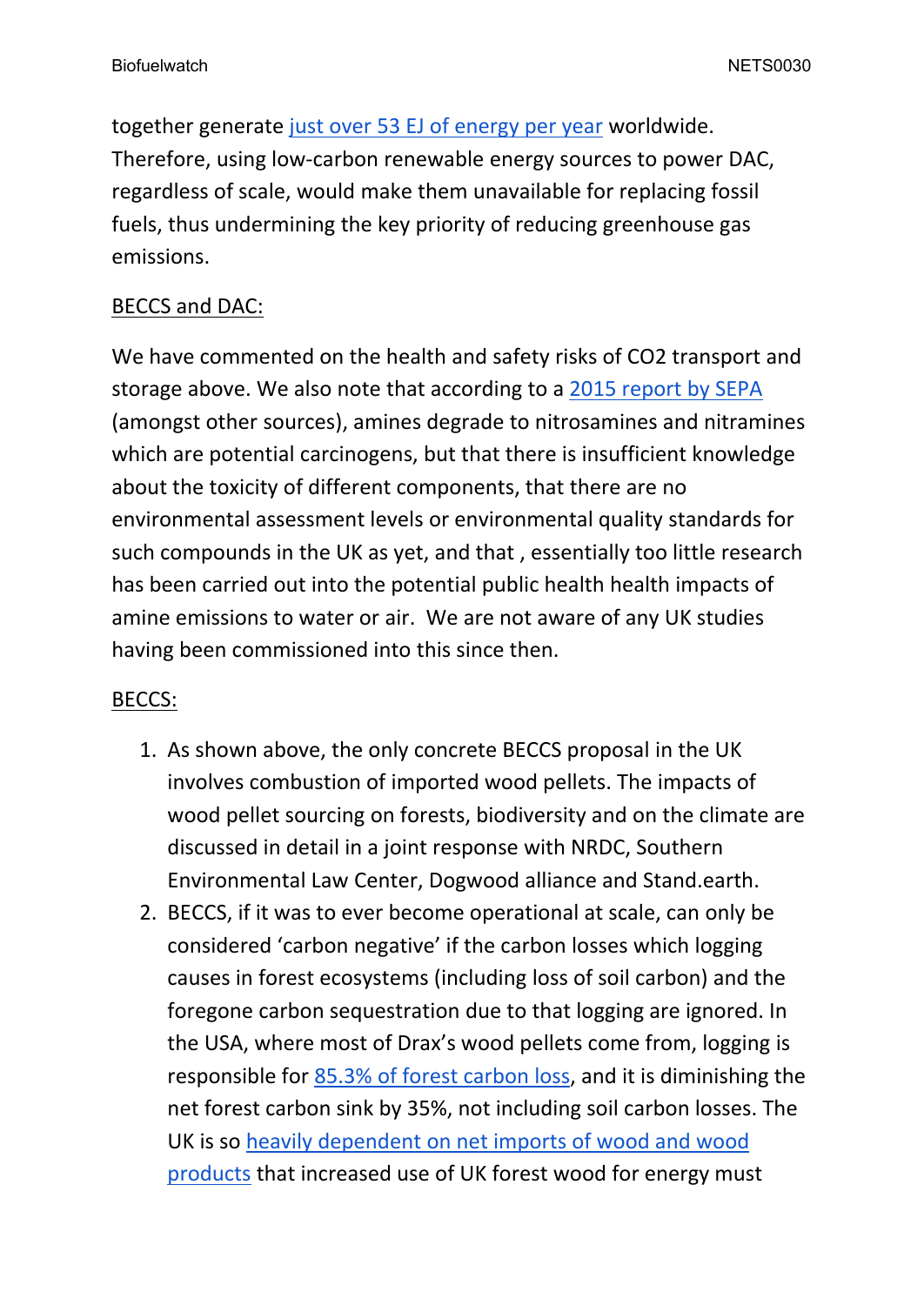indirectly result in greater imports. Climate impacts, too, are discussed in detail in the joint NGO response we support.

- 3. Wood pellet production is commonly associated with serious local environmental and public health impacts. In February, a Draxowned wood pellet plant in Mississippi was [fined](https://www.dogwoodalliance.org/2021/02/release-drax-facility-fined-2-5m-for-major-pollution-violations/) [\\$2.5](https://www.dogwoodalliance.org/2021/02/release-drax-facility-fined-2-5m-for-major-pollution-violations/) [million](https://www.dogwoodalliance.org/2021/02/release-drax-facility-fined-2-5m-for-major-pollution-violations/) for breaching air pollution rules. This was the largest known penalty awarded to such a facility to date, and related to the plant's emission of excessive volatile organic compounds (VOCs) going back numerous years. In July 2021, [CNN](https://edition.cnn.com/interactive/2021/07/us/american-south-biomass-energy-invs/) [reported](https://edition.cnn.com/interactive/2021/07/us/american-south-biomass-energy-invs/) on the conditions in Northampton County, North Carolina, where the world's largest producer of biomass, Enviva, has had a facility for the past eight years. In 2018, according to the US Centres for Disease Control and Prevention, more than one in ten adults in the area had asthma.
- 4. If energy crops were used as a feedstock, this would have large impacts on water and fertiliser use. According to a previously cited [2013](https://link.springer.com/content/pdf/10.1007%2Fs10584-012-0682-3.pdf) [study](https://link.springer.com/content/pdf/10.1007%2Fs10584-012-0682-3.pdf), capturing 1 billion tonnes of carbon through BECCS based on switchgrass would require 20% of global nitrogen fertiliser production and consume 4 trillion m3 of water a year.
- 5. Energy crops and tree plantations grow much faster in tropical than in temperate regions. If BECCS based on fast-growing feedstocks was ever commercialised, it would therefore likely result in largescale imports from global South, resulting in land-grabbing and carrying a high risk of leading to further deforestation as has been happening due to European biofuel mandates.

## **The Government has indicated it will publish a Biomass Strategy in 2022, including the role of BECCS. What should be included in this strategy?**

The scale of bioenergy use in the UK is far from sustainable, as shown by the fact that Drax alone burns more wood than the UK produces annually. We believe that energy subsidies must be reserved for those forms of energy that result in the lowest life-cycle emissions and the least environmental impacts, as well as for home insulation and other energy